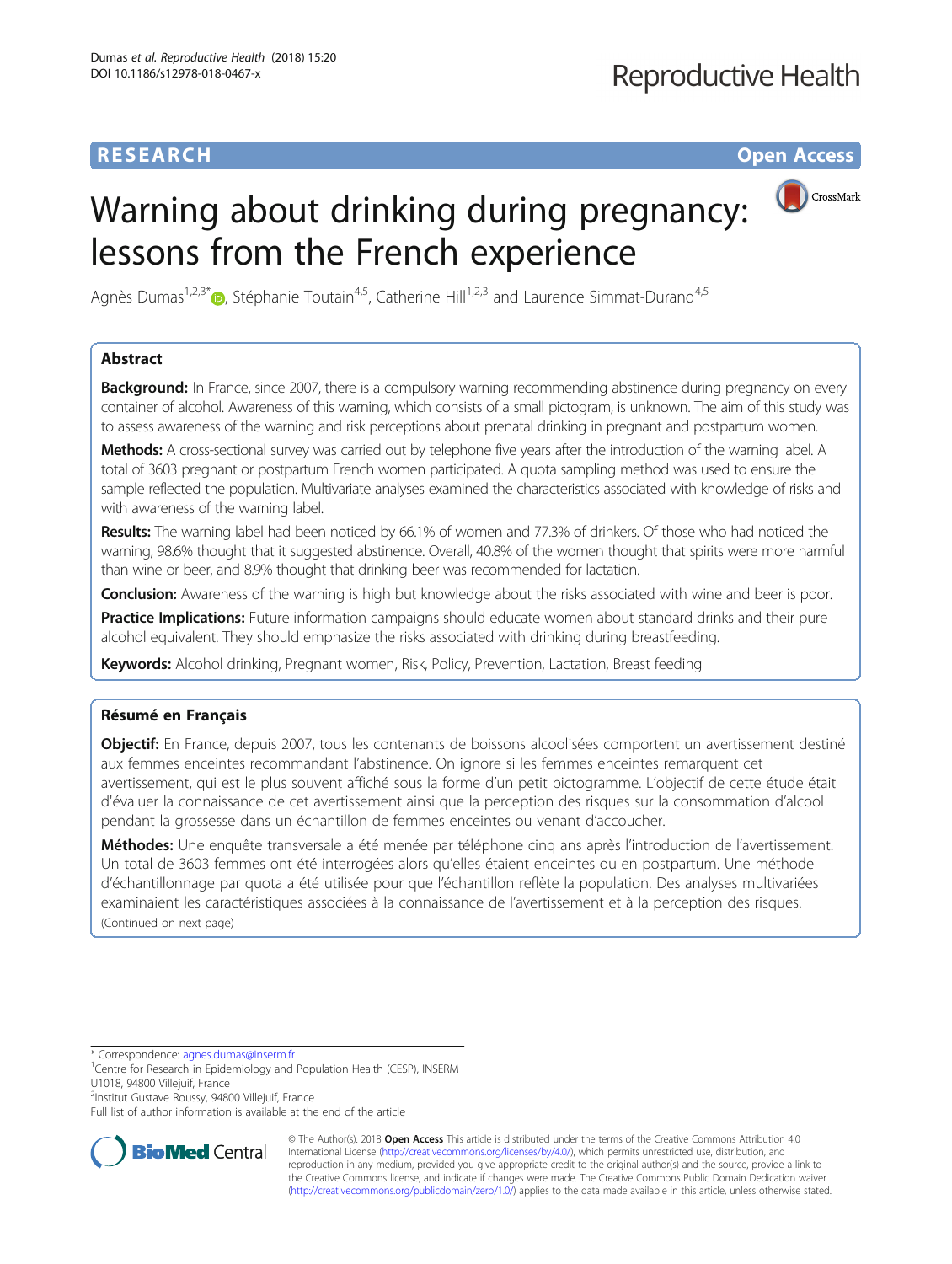## (Continued from previous page)

Résultats: L'avertissement avait été remarqué par 66,1% des femmes et 77,3% des buveuses. Parmi celles qui avaient remarqué l'avertissement, 98,6% pensaient qu'il suggérait l'abstinence de consommation d'alcool. Au total, 40,8% des femmes pensaient que les alcools distillés (les alcools "forts") étaient plus dangereux que le vin ou la bière, et 8,9% des femmes pensaient que la bière était recommandée pour l'allaitement.

Conclusion: Une part importante de femmes a remarqué l'avertissement mais la connaissance des risques est faible pour une part notable de femmes.

Implications pour la pratique: Les futures campagnes d'information devraient insister sur l'équivalence en alcool pur entre les différentes boissons alcoolisées, et devraient souligner les risques associés à la consommation d'alcool pendant l'allaitement.

Mots-clés: Femmes enceintes, Allaitement, Risque, Politique, Prévention, Consommation d'alcool

#### Plain English summary

Alcohol drinking during pregnancy or breast feeding can be harmful for the fetus. In France, since 2007, there is a warning recommending abstinence during pregnancy on every alcohol container. We do not know if women are aware of this warning, and if they know about the risks associated with drinking during pregnancy or breast feeding. The aim of this study was to assess awareness of the warning and risk perceptions about prenatal drinking in women. Five years after the introduction of the label, we conducted telephone interviews with 3603 pregnant or postpartum French women. The sample reflected the population of French pregnant women and mothers. Statistical analyses were conducted to examine the factors associated with knowledge of risks and with awareness of the warning label.

The results showed that the warning label had been noticed by 66% of women and 77% of the women who reported drinking alcohol before pregnancy. Of those who had noticed the warning, 99% thought that it suggested abstinence. However, 41% of the women thought that spirits were more harmful than wine or beer, and 9% thought that drinking beer was recommended for lactation, which are both false statements. In conclusion, women are aware of the warning but they do not know about the risks associated with wine and beer. Additional information campaigns should alert on the risks associated with all types of alcoholic beverages, including wine and beer.

## Background

## Alcohol during pregnancy

Alcohol drinking during pregnancy can lead to a wide range of adverse outcomes known under the umbrella term of Foetal Alcohol Spectrum Disorders (FASD) [\[1](#page-7-0)]. The nature and the severity of these outcomes depend mainly on the amount drunk. A 2008 meta-analysis showed that the risks of low birth weight, preterm birth and small for gestational age were elevated by a consumption of 1 to 2 units of alcohol per day and increased with the dose [[2](#page-7-0)]. Neurodevelopmental

effects have been associated with repeated episodes of prenatal binge drinking, defined by 5 or more drinks per episode [[3](#page-7-0)]. At the present time, there is no clear conclusion on the adverse effects of light to moderate alcohol consumption (i.e. < 1 unit of alcohol per day and/or infrequent binge-drinking), as suggested by four systematic reviews [\[2](#page-7-0)–[5\]](#page-7-0). Conversely, there is no evidence of an acceptable risk threshold [\[2](#page-7-0)–[5\]](#page-7-0). Regarding breastfeeding, some studies found a relationship between drinking alcohol during breastfeeding and deficits in lactation, sleep patterns of infants and infant development [[6](#page-7-0)–[8](#page-7-0)] while others did not [[9](#page-7-0), [10\]](#page-7-0).

The failure to set a limit below which alcohol can be consumed without harming the foetus has led to a recommendation for complete abstinence since 2002 in France. Since 2007, the law requires a warning label to be placed on all alcoholic beverages sold on the French territory. France is the only country with the USA to have such a warning on all alcoholic beverages [\[11](#page-7-0)]. While the American warning is a written message, the official French warning consists of a pictogram representing the silhouette of a pregnant woman in a red circle crossed by an oblique red line which looks like a prohibition road sign (Fig. [1\)](#page-2-0). The size and the colour of the pictogram are not specified by the law, and most manufacturers have selected a size between  $\frac{1}{8}$  and  $\frac{1}{2}$  inch, with varying colours. A communication campaign was organized in 2007 in the print media and on the radio with the following message: "Zero alcohol during pregnancy." Since then, this message has also been written on "the pregnancy notebook", a notebook sent to every French pregnant woman by the social security administration and which is initially aimed at giving information on the medical surveillance of the pregnancy, and on post-card flyers and posters which are sent to private general practitioners and gynaecologists (who post the message if they wish), and to hospitals and obstetrical clinics.

### Alcohol and breastfeeding

Abstinence from alcohol during breastfeeding is recommended by the French health authorities. This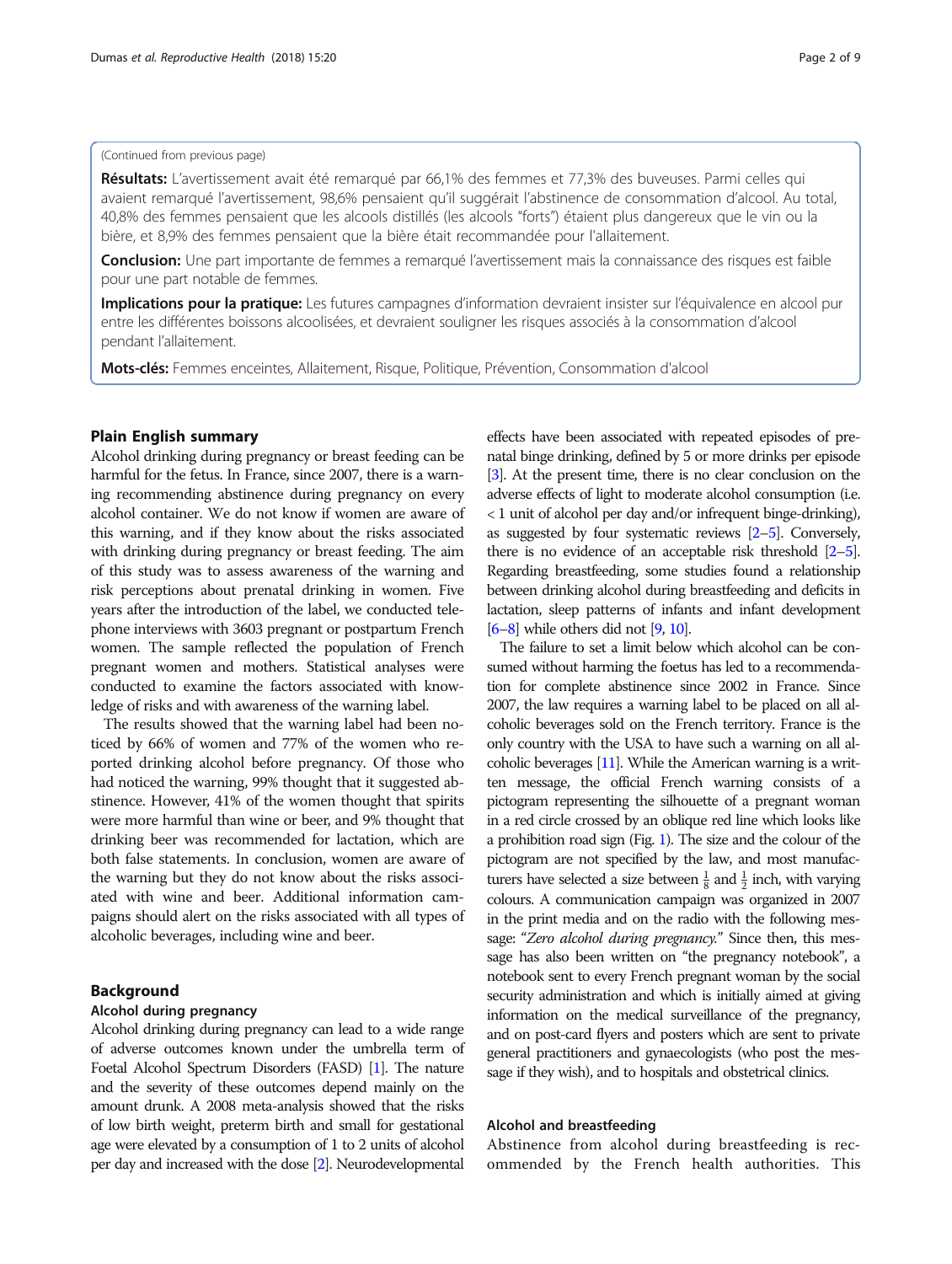<span id="page-2-0"></span>

recommendation is mentioned on information leaflets and booklets on pregnancy and breastfeeding.

## Women's perceptions of risks associated with drinking during pregnancy or breastfeeding

While many studies have reported the characteristics of pregnant drinkers––for a review, see [[12\]](#page-7-0)––very few studies have investigated the public's awareness [[13](#page-7-0)–[16](#page-8-0)] or pregnant women's knowledge and attitudes toward drinking during pregnancy [[17](#page-8-0), [18\]](#page-8-0). These studies all end up with the same paradoxical conclusion: women know that abstinence is recommended, but consider some alcohol intake as acceptable [\[14](#page-8-0), [16](#page-8-0)–[18\]](#page-8-0), suggesting a misconception or a denial of the risks associated with a moderate consumption of alcohol. In the only French study conducted so far, in the 1980s, 60% of the women thought that two drinks of beer or wine per day was a reasonable level of consumption during pregnancy (in France, one standard drink contains 10 g of pure alcohol) [\[17\]](#page-8-0). At that time in France, no official recommendation was given and the public health issue of drinking during pregnancy was not a priority [\[19](#page-8-0)]. The only recommendations that could be found in leaflets or books were to limit alcohol consumption to two drinks per day and to avoid spirits [[17](#page-8-0)]. Risk perceptions may have changed since that time. To date, awareness of the 2007 warning label among pregnant women remains unknown. To our knowledge, only one qualitative study has been conducted on women's perceptions about alcohol and breastfeeding [[20\]](#page-8-0). Hence, the aim of this study was to evaluate current perceptions of risks and awareness of the official recommendations regarding drinking

during pregnancy and during breastfeeding in a representative sample of French pregnant or postpartum women.

## **Methods**

## Study population and data collection

This cross-sectional study was based on telephone interviews conducted on a representative sample of pregnant and postpartum French women. The sample was stratified according to pregnancy status into three sub-samples: pregnant women in their second trimester, pregnant women in their third trimester and postpartum women who had given birth one to three months before the interview.

A quota sampling method was used. Representativeness was defined based on data from the 2010 national perinatal survey. In this survey, a representative sample of 15,000 French women is interviewed every five years in the postpartum period. It is the only available source with data on the socioeconomic position of pregnant women (e.g. level of education). Quotas were set for area of residence, age and occupation, and the final data set was weighted according to parity and educational level.

Survey participants were recruited from commercial research panels covering the French population. The panels consist of a large number of pregnant and postpartum women (approximately 47,000 in 2012) who agreed to be contacted for surveys in exchange for discount coupons and childcare articles. The telephone numbers included landline phones (two thirds) and cell phones (one third). Of the 19,192 phone numbers dialled, 3182 were incorrect numbers, fax lines or duplicates. From the remaining 16,010 numbers, 6422 were never answered after five attempts except by answering machines (no message left). Of the 9588 contacts made by telephone, 3258 were ineligible for the study (not pregnant, in the first trimester of pregnancy, or more than three months postpartum). Of the 6330 eligible women, 2116 refused to participate (33.4%), 20 were excluded (not French speaking, mental health problem), and 430 did not match the quota strata. Overall, 3603 women matched the quota strata and completed the questionnaire. Interviews, which lasted 17 min on average, were conducted between May and July 2012 by the Viavoice Institute system on behalf of the French Ministry of Health, using a computer assisted telephone interviewing technique.

Women of the research panels gave their explicit written consent to be contacted for surveys. In addition, participants provided their oral informed consent to participate at the beginning of the interview. All the data were analysed anonymously. Data collection received approval from the national commission controlling data collection in France (the CNIL 'Commission Nationale Informatique et Liberté').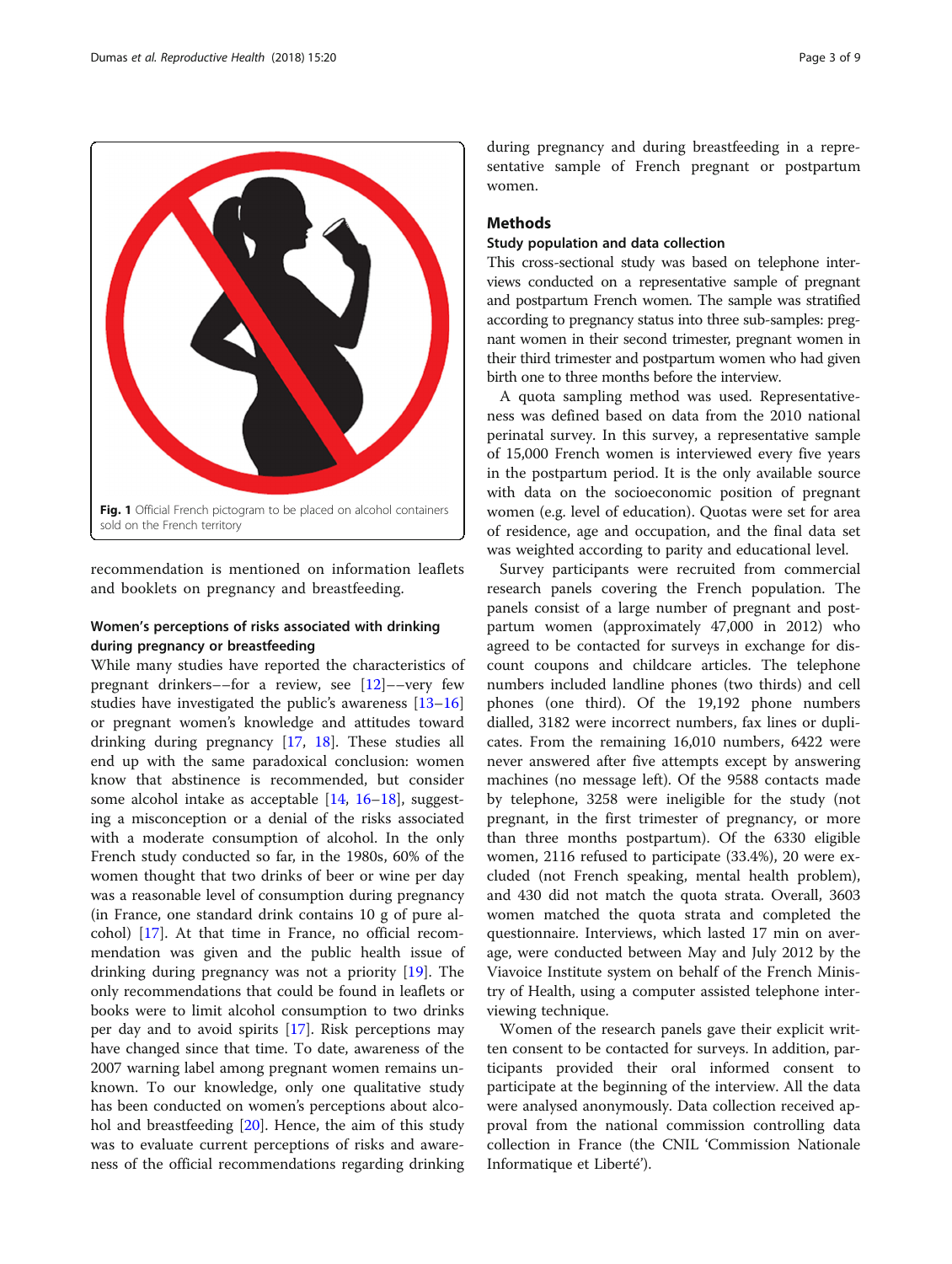#### Outcome measures

Women were interviewed using a structured questionnaire. Perceptions of risks associated with alcohol consumption were examined. Knowledge of the risks associated with drinking during pregnancy was investigated using an openended question: "According to you, what are the effects of drinking during pregnancy on the unborn child?" Women were also asked if they thought that there were differences between the harmful effects of different types of alcohol beverages: spirits, wine and beer, and whether beer drinking was recommended during breastfeeding in order to increase lactation. Awareness of the warning label on alcohol containers and its meaning were assessed. Additionally, women were asked if they had read the information on smoking and drinking included in the "pregnancy notebook". Information searching over Internet on drinking and smoking during pregnancy and information provided by health care professionals were also considered.

### Statistical analysis

In bivariate analyses, associations between knowledge and perceptions on the one hand and alcohol use before pregnancy, parity and educational level on the other were investigated by means of chi square tests. Logistic binary regressions were conducted to examine which characteristics were associated with misconception of risks and with unawareness of the warning label. Misconception of risks was studied via two binary indicators: 1) thinking that spirits are more harmful than wine or beer (yes vs. no or unknown), and 2) thinking that beer is recommended during breastfeeding (yes vs. no or unknown). Unawareness of the warning label was measured via the odds of not having noticed the warning label on alcohol containers (yes vs. no).

Characteristics considered were current age in years  $(< 25; 25-34; \geq 35)$ , parity (primiparous vs. multiparous), educational attainment (less than high school level, high school level, or higher than high school level), familial situation (with partner vs. alone), alcohol and tobacco use before pregnancy (abstinent vs. drinker or smoker). (Odds ratios) (OR) and their 95% confidence intervals (CI) were calculated. All tests were two-sided: p-values below 0.05 were considered significant. Analyses were performed using IBM SPSS Statistics (V21).

## Results

The demographic characteristics of the respondents are described in Table [1.](#page-4-0) They were similar to those observed in the population of French postpartum women, except that respondents were less likely to be aged 35 or over and less likely to be single (Table [1](#page-4-0)).

#### Perceptions of risk thresholds

Most women (92.1%) thought that drinking one or two alcohol drinks daily in pregnancy could be harmful to

the unborn child. This proportion was significantly higher among drinkers than non-drinkers (94.9% vs. 89.2%;  $P = .001$ ) and significantly higher among women with a high school or higher level of education than among women with a lower level of education (94.7% vs. 85.7%;  $P < .001$ ) (Table [2](#page-5-0)).

An occasional drink was not considered as harmful by 21.1% of drinkers vs. 14.9% of non-drinkers ( $P < .001$ ). Better educated women were more likely to think that occasional drinking was harmful as compared to women with a lower level of education  $(63.6\% \text{ vs. } 58.5\%; P = .001)$ (Table [2\)](#page-5-0).

A majority of women (89.5%) thought that only one binge drinking episode during pregnancy could be harmful to the foetus. This latter statement was not associated with alcohol consumption before pregnancy or with educational level (Table [2](#page-5-0)).

### Knowledge of risks

Women were invited to describe the effects of alcohol drinking during pregnancy on the unborn child, using an open-ended question. Women could describe up to three effects: 56.4% of women cited only one effect. The most often quoted effect was brain damage (34.2%), followed by malformations (30.2%), growth retardation or low birth weight (28.6%), premature birth (22.1%), alcohol use disorders in adulthood (17.1%) and other disorders including cardiac problems, respiratory problems and miscarriage (10.6%).

A significant proportion of women (40.8%) believed that spirits were more harmful than wine or beer to the unborn child. Women with a low level of education were significantly more likely to believe that spirits were more harmful than wine or beer than women with a higher level of education (45.3% vs. 39.0%;  $P < .001$ ). This latter result was confirmed in multivariate analysis (Table [3](#page-6-0)): odds of thinking that spirits are more harmful than wine or beer were significantly increased for women with a low educational level (< high school) as compared to women with a high educational level ( $>$  high school) (OR = 1.37; 95% CI =  $1.16-1.62$ ).

Overall, 8.9% of women thought that drinking beer while breastfeeding was recommended. Drinkers were more likely to consider that drinking beer was not harmful as compared to non-drinkers (10.7% vs. 7.0%;  $P < .001$ ), as well as women with an educational level below high school (11.2% vs. 7.9% in the more educated group;  $P < .001$ ) (Table [2\)](#page-5-0). In multivariate analysis, characteristics positively associated with believing that beer is recommended during breastfeeding were: age < 25 years, being a primiparous woman, educational level below high school, being single, smoking and using alcohol before pregnancy (Table [3\)](#page-6-0).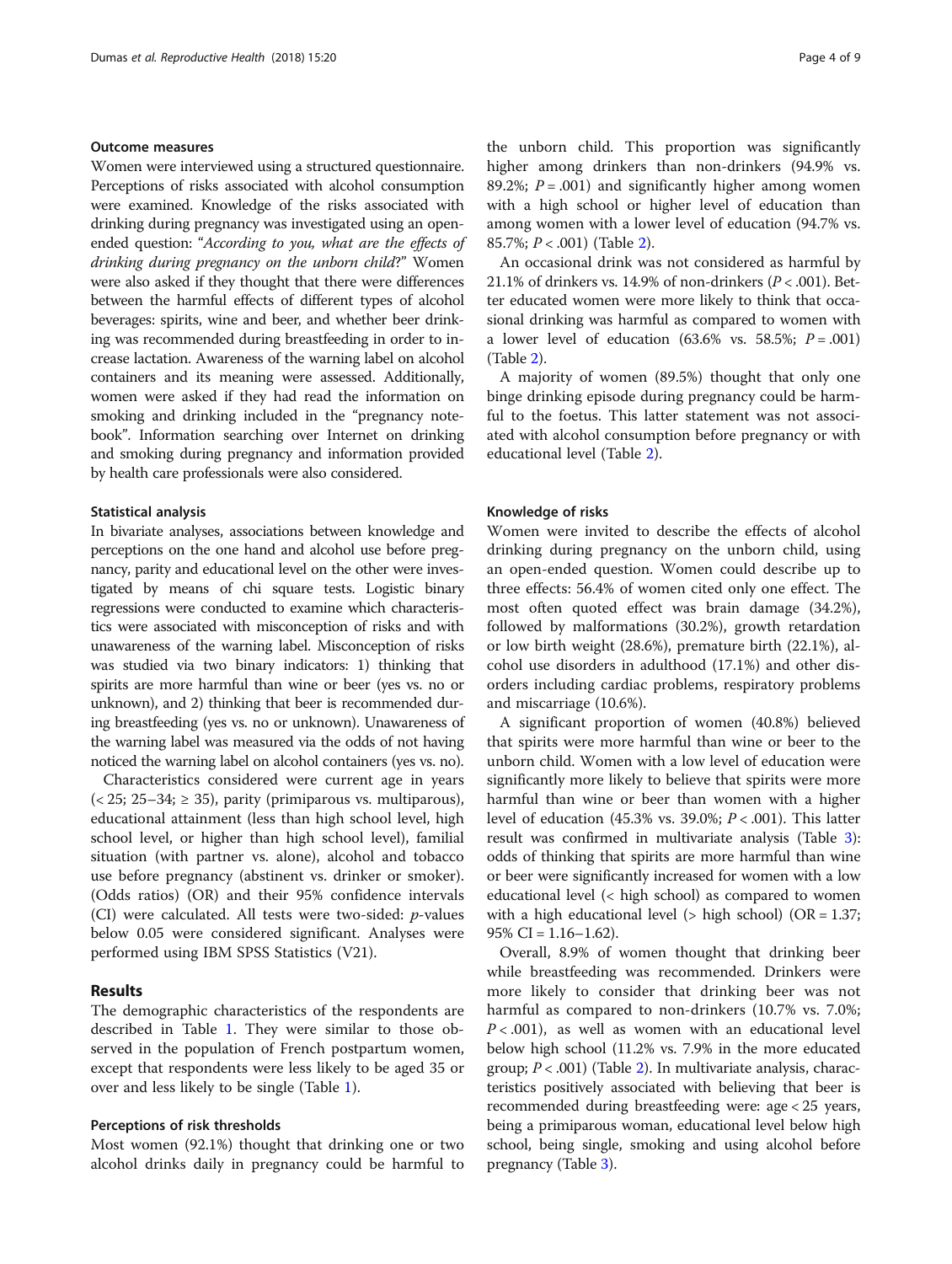|                                      | Study respondents<br>(France, 2012) |      | French postpartum women<br>(Perinatal survey, 2010) |  |
|--------------------------------------|-------------------------------------|------|-----------------------------------------------------|--|
|                                      | $\hbox{N}$                          | $\%$ | $\%$                                                |  |
| Age (in years)                       |                                     |      |                                                     |  |
| $<25\,$                              | 602                                 | 16.7 | 17.0                                                |  |
| $25 - 29$                            | 1194                                | 33.1 | 33.2                                                |  |
| $30 - 34$                            | 1202                                | 33.4 | 30.7                                                |  |
| $\geq$ 35                            | 605                                 | 16.8 | 19.2                                                |  |
| Parity                               |                                     |      |                                                     |  |
| Primiparous                          | 1572                                | 43.6 | 43.4                                                |  |
| Multiparous                          | 2031                                | 56.4 | 56.6                                                |  |
| Educational level                    |                                     |      |                                                     |  |
| Low (< High school)                  | 1019                                | 28.3 | 28.3                                                |  |
| Intermediate (= High school)         | 715                                 | 19.8 | 19.9                                                |  |
| High (University degree)             | 1869                                | 51.9 | 51.8                                                |  |
| Single                               |                                     |      |                                                     |  |
| No                                   | 3442                                | 95.5 | 92.7                                                |  |
| Yes                                  | 161                                 | 4.5  | 7.3                                                 |  |
| Daily smoker before pregnancy        |                                     |      |                                                     |  |
| No                                   | 2483                                | 68.9 | 69.5                                                |  |
| Yes                                  | 1120                                | 31.1 | 30.5                                                |  |
| Daily smoker in the past month       |                                     |      |                                                     |  |
| No                                   | 2978                                | 82.9 | 82.9                                                |  |
| Yes                                  | 615                                 | 17.1 | 17.1                                                |  |
| Alcohol consumption before pregnancy |                                     |      |                                                     |  |
| Non-drinker                          | 1752                                | 48.6 | <b>NA</b>                                           |  |
| $\leq$ once/month                    | 861                                 | 23.9 | <b>NA</b>                                           |  |
| $\geq$ 2 to 4 times/month            | 990                                 | 27.5 | <b>NA</b>                                           |  |

<span id="page-4-0"></span>**Table 1** Characteristics of respondents ( $N = 3603$ ) compared with national statistics for French postpartum women ( $N = 14,681$ )

NA Not Available in the perinatal survey

### Awareness of the warning label

Only 66.1% of women had noticed the warning label on alcohol containers. Drinkers were significantly more likely than non-drinkers to be aware of this label (77.3% vs. 54.3%;  $P < .001$ ). Awareness of the warning label was less frequent among less educated women (59.7% vs. 68.6% in the more educated group;  $P < .001$ ). Awareness was not associated with parity. Of those who had noticed the warning label ( $N = 2382$ ), a large majority (98.6%) thought that the label suggested a recommendation of abstinence (vs. 1.4% for a recommendation of reduction). In multivariate analysis (Table [3\)](#page-6-0), when drinking behaviour was controlled for, unawareness of the warning label was significantly higher in women aged 35 or over than in women aged 25 or less (OR = 1.99; 95% CI = 1.52–2.61), in women with a low level of education  $(OR = 1.23; 95\%)$  $CI = 1.02 - 1.47$ , and in single women (OR = 1.42; 95%  $CI = 1.01 - 1.98$ .

## Receiving or seeking information via other sources

Of the women who said that they had received the "pregnancy booklet" sent by the French social security administration (2461/3603), 65.0% had read information on drinking and smoking during pregnancy provided in the booklet.

Drinkers and smokers were asked if a health professional had recommended giving up or reducing consumption of alcohol or tobacco during the follow-up of their pregnancy, or if these topics had never been mentioned. Among pre-pregnancy drinkers ( $n = 1851$ ), 30.2% were advised to abstain from or reduce their consumption of alcohol, while among pre-pregnancy smokers  $(n = 1120)$ , 63.2% were advised to stop or to reduce smoking. Last, among pre-pregnancy drinkers, 15.5% said they had sought information on the Internet about the risks associated with alcohol consumption during pregnancy. Primiparous women were more likely to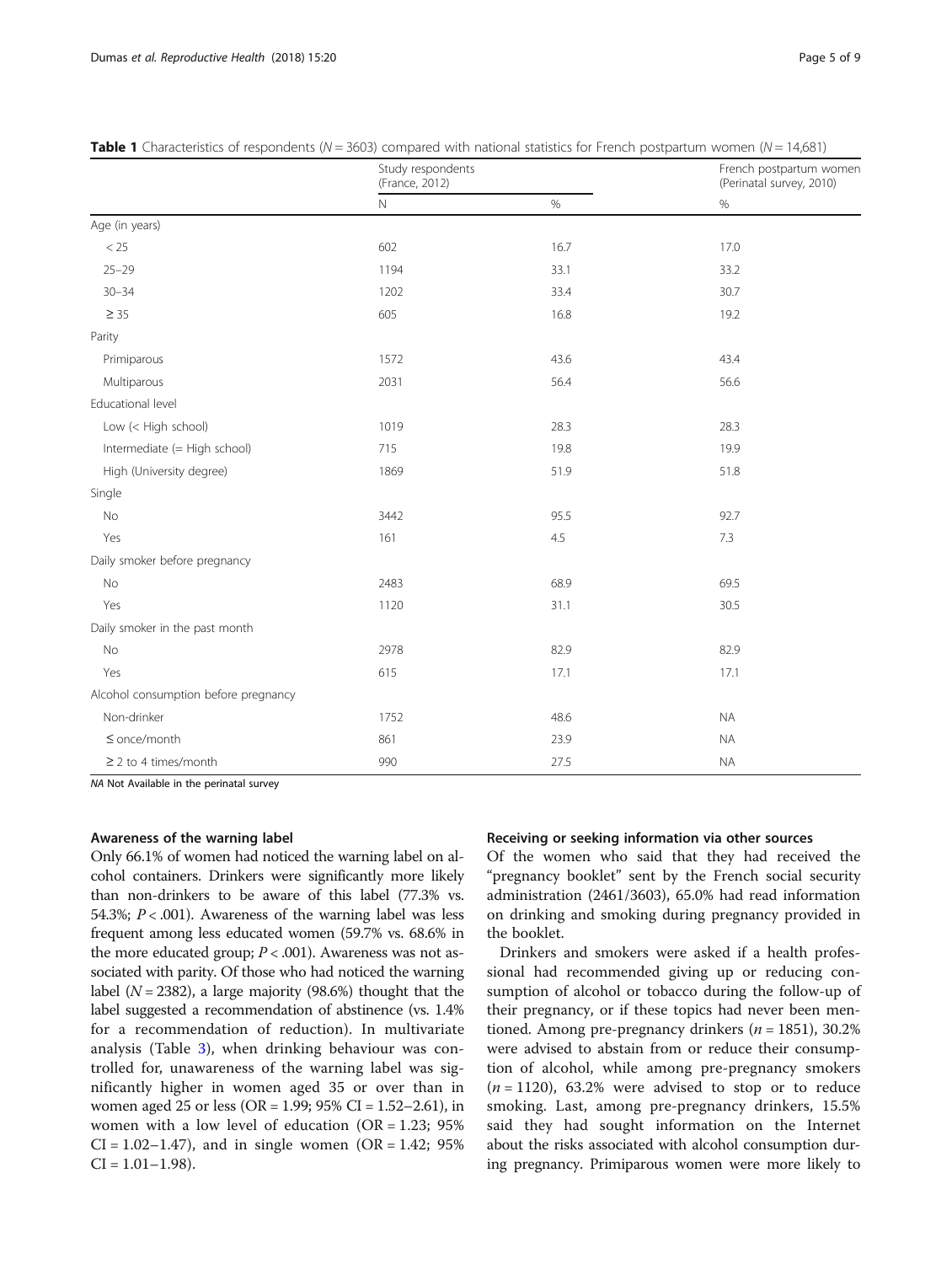| In your opinion,<br>do you think                             |              | Total | Non-drinkers<br>$(N = 1751)$ | <b>Drinkers</b> <sup>a</sup><br>$(N = 1852)$ | $\mathcal{D}$ | Primiparous<br>$(N = 1572)$ | Multiparous<br>$(N = 2031)$ | D    | < High school<br>$(N = 1019)$ | $\geq$ High school<br>$(N = 2583)$ | $\mathcal{D}$ |
|--------------------------------------------------------------|--------------|-------|------------------------------|----------------------------------------------|---------------|-----------------------------|-----------------------------|------|-------------------------------|------------------------------------|---------------|
| that                                                         | $\mathsf{N}$ | $\%$  | %                            | %                                            |               | $\%$                        | $\%$                        |      | $\%$                          | $\%$                               |               |
| 1-2 drinks/day may be harmful to the foetus                  |              |       | .001                         |                                              |               | .922                        |                             |      | < 0.001                       |                                    |               |
| Yes                                                          | 3319         | 92.1  | 89.2                         | 94.9                                         |               | 92.3                        | 92.0                        |      | 85.7                          | 94.7                               |               |
| No                                                           | 110          | 3.1   | 3.7                          | 2.5                                          |               | 2.9                         | 3.2                         |      | 4.8                           | 2.4                                |               |
| Do not know                                                  | 173          | 4.8   | 7.1                          | 2.6                                          |               | 4.8                         | 4.8                         |      | 9.4                           | 3.0                                |               |
| 1-2 occasional drinks may be harmful to the foetus           |              |       |                              |                                              | < .001        |                             |                             | .536 |                               |                                    | .001          |
| Yes                                                          | 2239         | 62.2  | 63.8                         | 60.6                                         |               | 63.1                        | 61.4                        |      | 58.5                          | 63.6                               |               |
| No                                                           | 653          | 18.1  | 14.9                         | 21.1                                         |               | 17.9                        | 18.3                        |      | 18.0                          | 18.2                               |               |
| Do not know                                                  | 710          | 19.7  | 21.3                         | 18.2                                         |               | 19.0                        | 20.3                        |      | 23.5                          | 18.2                               |               |
| Only one binge drinking episode may be harmful to the foetus |              |       | .079                         |                                              |               | .366                        |                             |      | .061                          |                                    |               |
| Yes                                                          | 3225         | 89.5  | 88.6                         | 90.4                                         |               | 89.9                        | 89.2                        |      | 87.9                          | 90.2                               |               |
| No                                                           | 216          | 6.0   | 6.1                          | 5.9                                          |               | 5.4                         | 6.5                         |      | 6.4                           | 5.8                                |               |
| Do not know                                                  | 161          | 4.5   | 5.2                          | 3.7                                          |               | 4.7                         | 4.3                         |      | 5.7                           | 4.0                                |               |
| Spirits are more harmful than wine or beer                   |              |       |                              |                                              | < .001        |                             |                             | .552 |                               |                                    | < 0.001       |
| Yes                                                          | 1470         | 40.8  | 40.8                         | 40.8                                         |               | 39.8                        | 41.6                        |      | 45.3                          | 39.0                               |               |
| No                                                           | 1728         | 48.0  | 44.9                         | 50.9                                         |               | 48.7                        | 47.5                        |      | 41.2                          | 50.7                               |               |
| Do not know                                                  | 404          | 11.2  | 14.3                         | 8.2                                          |               | 11.5                        | 11.0                        |      | 13.5                          | 10.3                               |               |
| Drinking beer during breastfeeding is recommended            |              |       |                              |                                              | < .001        |                             |                             | .721 |                               |                                    | < 0.001       |
| Yes                                                          | 319          | 8.9   | 7.0                          | 10.7                                         |               | 8.5                         | 9.2                         |      | 11.2                          | 7.9                                |               |
| <b>No</b>                                                    | 2845         | 79.0  | 79.3                         | 78.6                                         |               | 79.2                        | 78.8                        |      | 73.5                          | 81.1                               |               |
| Do not know                                                  | 438          | 12.2  | 13.7                         | 10.7                                         |               | 12.3                        | 12.0                        |      | 15.2                          | 10.9                               |               |

<span id="page-5-0"></span>Table 2 Knowledge and perceptions on drinking during pregnancy and on breastfeeding according to drinking behaviour, parity and educational level (France, 2012,  $N = 3603$ )

<sup>a</sup>Drinkers were defined as women who had reported drinking alcohol before pregnancy

report information-seeking than multiparous women  $(18.0\% \text{ vs. } 13.4\%; P = .006).$ 

## **Discussion**

Our study shows that most women consider daily consumption of alcohol or binge drinking as harmful to the unborn child, and are aware of the recommendation of abstinence. Five years after its implementation, the warning label on alcohol containers has been noticed by 77% of drinkers in the study. However, 41% of women thought that the risks were greater with spirits than with wine or beer.

In our study, daily drinking during pregnancy and binge drinking were both considered as harmful by nine women out of ten, while two women out of ten thought that occasional moderate drinking was acceptable. Recent studies conducted in Denmark and Australia found approximately the same proportions [[14,](#page-8-0) [18\]](#page-8-0). However, knowing about a recommendation does not necessarily mean that one follows it. Most women thought that "alcohol" was unsafe, but 41% thought that spirits were more harmful than wine or beer. This lower risk attributed to wine and beer than to spirits has been underscored in previous reports from Denmark, Switzerland

and the USA [[13](#page-7-0), [18](#page-8-0), [21](#page-8-0)]. An Australian qualitative study found that women did consider drinking spirits to be harmful to the unborn child, but thought that drinking a small amount of wine was a riskless activity, and important to maintain their "social life" during pregnancy [\[22](#page-8-0)]. Indeed, in many cultures, the value of alcohol for promoting sociability is emphasized [[23\]](#page-8-0). Women's perceptions could also be influenced by the fact that the potential health benefits of wine are often promoted in the media [\[24\]](#page-8-0). In a French qualitative study based on messages exchanged by pregnant women on internet forums, wine was described by some women as a "natural" product with potential health benefits. For example, one woman stated that wine could prevent coronary heart disease (as suggested by the "French paradox"), and, that, consequently, occasional intake of wine could not be harmful to the foetus; in contrast, she perceived spirits as very harmful [[25\]](#page-8-0). This misconception of a lower risk associated with drinking wine or beer is a major concern given that these two alcoholic beverages are the most popular in France, especially among women. According to a 2014 national survey, 19% of French women drink at least on a weekly basis: of these, 84% drink wine and/or beer [[26\]](#page-8-0). Thus, future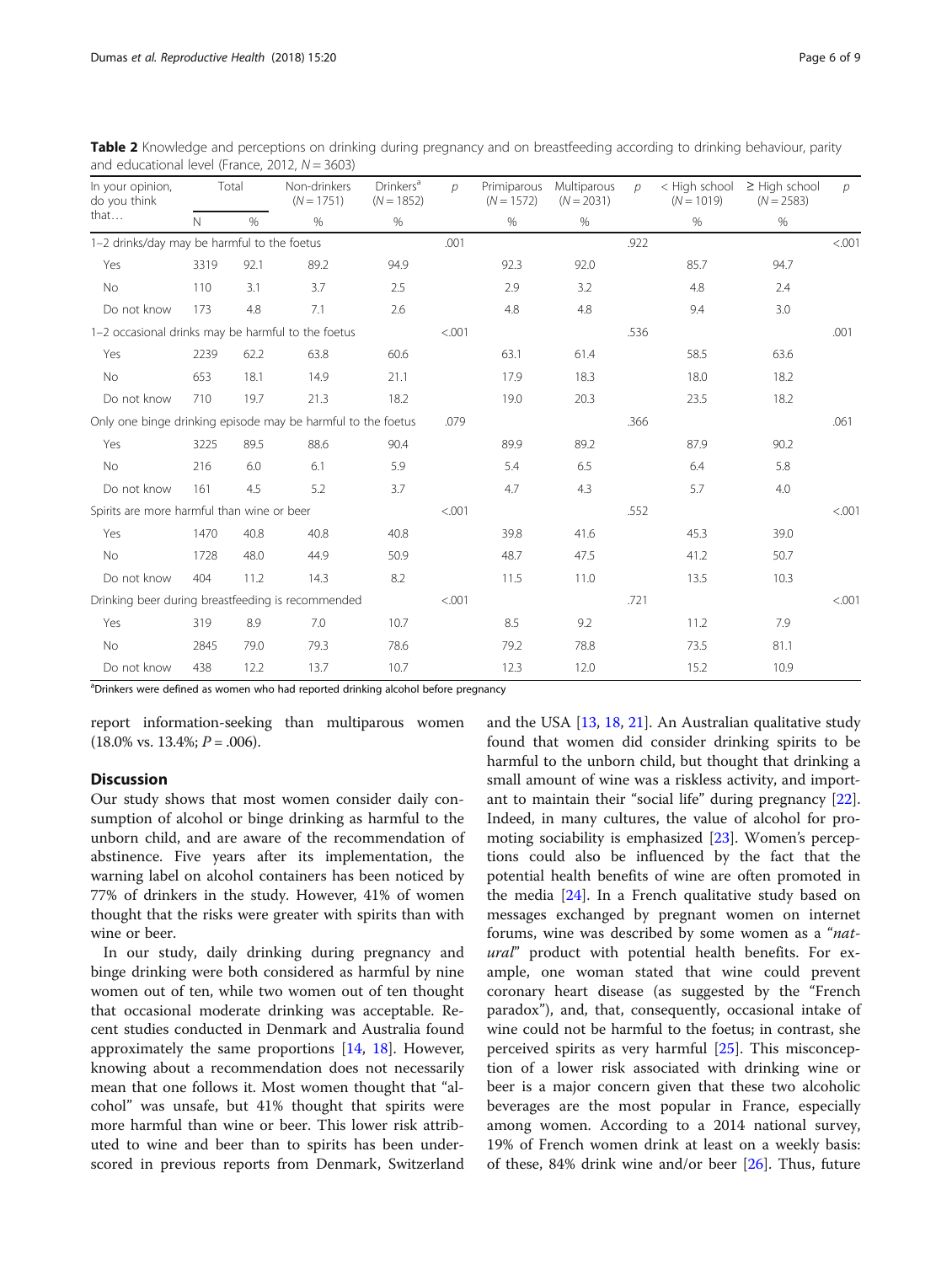| Characteristics               | Odds of believing that spirits are<br>more harmful than wine or beer |                 |           | Odds of thinking that beer is<br>recommended during breastfeeding | Odds of not noticing the warning<br>label on alcohol containers |                 |
|-------------------------------|----------------------------------------------------------------------|-----------------|-----------|-------------------------------------------------------------------|-----------------------------------------------------------------|-----------------|
|                               | <b>OR</b>                                                            | (95% CI)        | <b>OR</b> | (95% CI)                                                          | <b>OR</b>                                                       | (95% CI)        |
| Age (years)                   |                                                                      |                 |           |                                                                   |                                                                 |                 |
| < 25                          |                                                                      |                 | 1         |                                                                   | $\mathbf{1}$                                                    |                 |
| $25 - 34$                     | 0.88                                                                 | $(0.72 - 1.07)$ | 0.46      | $(0.34 - 0.64)$                                                   | 1.06                                                            | $(0.85 - 1.31)$ |
| $\geq 35$                     | 0.94                                                                 | $(0.72 - 1.20)$ | 0.37      | $(0.24 - 0.59)$                                                   | 1.99                                                            | $(1.52 - 2.61)$ |
| Parity                        |                                                                      |                 |           |                                                                   |                                                                 |                 |
| Primiparous                   | 1                                                                    |                 | 1         |                                                                   | $\overline{1}$                                                  |                 |
| Multiparous                   | 1.07                                                                 | $(0.92 - 1.25)$ | 1.53      | $(1.14 - 1.96)$                                                   | 0.93                                                            | $(0.79 - 1.09)$ |
| Educational level             |                                                                      |                 |           |                                                                   |                                                                 |                 |
| Above high school             | $\mathbf{1}$                                                         |                 | 1         |                                                                   | $\mathbf{1}$                                                    |                 |
| High school                   | 1.17                                                                 | $(0.98 - 1.40)$ | 1.25      | $(0.91 - 1.71)$                                                   | 1.00                                                            | $(0.83 - 1.22)$ |
| Below high school)            | 1.37                                                                 | $(1.16 - 1.62)$ | 1.35      | $(1.00 - 1.78)$                                                   | 1.23                                                            | $(1.02 - 1.47)$ |
| Single                        |                                                                      |                 |           |                                                                   |                                                                 |                 |
| <b>No</b>                     | $\mathbf{1}$                                                         |                 | 1         |                                                                   | 1                                                               |                 |
| Yes                           | 0.94                                                                 | $(0.67 - 1.30)$ | 1.98      | $(1.26 - 3.10)$                                                   | 1.42                                                            | $(1.01 - 1.98)$ |
| Pre-pregnancy smoking status  |                                                                      |                 |           |                                                                   |                                                                 |                 |
| Abstinent                     |                                                                      |                 | 1         |                                                                   | $\mathbf{1}$                                                    |                 |
| Smoker                        | 0.91                                                                 | $(0.76 - 1.10)$ | 1.83      | $(1.40 - 2.40)$                                                   | 1.10                                                            | $(0.90 - 1.33)$ |
| Pre-pregnancy drinking status |                                                                      |                 |           |                                                                   |                                                                 |                 |
| Abstinent                     |                                                                      |                 | 1         |                                                                   | $\mathbf{1}$                                                    |                 |
| Drinker                       | 1.08                                                                 | $(0.94 - 1.24)$ | 1.92      | $(1.49 - 2.46)$                                                   | 0.35                                                            | $(0.30 - 0.41)$ |

<span id="page-6-0"></span>Table 3 Characteristics associated with perceptions of risks and with awareness of the French warning label existing since 2007: multivariate logistic regressions  $a$  (France, 2012,  $N = 3603$ )

<sup>a</sup>The three models were constructed using binary logistic regression including all the characteristics in the table. Values are regression coefficients (OR) and their 95% confidence intervals (95%CI)

prevention strategies could be targeted at educating women on the concept of standard drinks and their pure alcohol content. Information also needs to be regularly provided concerning beer and breastfeeding, for instance by using the word "beer" and not "alcohol" in health campaigns. Beer has been widely promoted in France since the 1950s as a stimulant for lactation [\[27\]](#page-8-0) so that information providers have to fight against a deeply rooted representation. Furthermore, the pictogram does not warn the consumers about the nature of FASD. It simply instructs them to avoid drinking without explicating the reason. The use of a picture may yield a stronger fear about FASD than a simple pictogram, as it has been shown in studies on the risks associated with alcohol for the general population [\[28](#page-8-0)].

Consistent with previous study results [\[14](#page-8-0), [15,](#page-8-0) [17,](#page-8-0) [18](#page-8-0)], drinkers and women with a higher level of education tended to be more aware of risks. The fact that nondrinkers pay less attention to a risk to which they are not exposed is not surprising. On the other hand, the relationship between education and awareness of risks is an important issue in terms of health promotion. Indeed, the positive link between education and health is wellestablished [\[29\]](#page-8-0). One of the underlying mechanisms is that education provides knowledge and skills that allow better-educated persons to gain easier access to information and resources that promote health [[30\]](#page-8-0). The fact that the warning label appears on every alcohol container, being thereby visible to everyone––regardless of socioeconomic background––was one of the arguments that was put forward during the political debate on the warning pictogram. However, population-level interventions like warning labels usually fail to reduce the risk in vulnerable populations [\[31](#page-8-0)]. Therefore, some scholars argue that prevention of FASD must involve more than traditional information campaigns, and that it should also encompass a combination of strategies at community level [[14](#page-8-0), [32](#page-8-0)], and notably involve primary healthcare providers [[33](#page-8-0)]. In our study, only a few women had received advice from health professionals on alcohol drinking (30%) as compared to advice on smoking (63%). Other studies have shown that abstinence during pregnancy is far from being systematically recommended, whether these studies were conducted on the women [\[17](#page-8-0), [18\]](#page-8-0) or on healthcare providers [\[34,](#page-8-0) [35\]](#page-8-0). Similarly, in a qualitative study, postpartum women complained about the lack of information on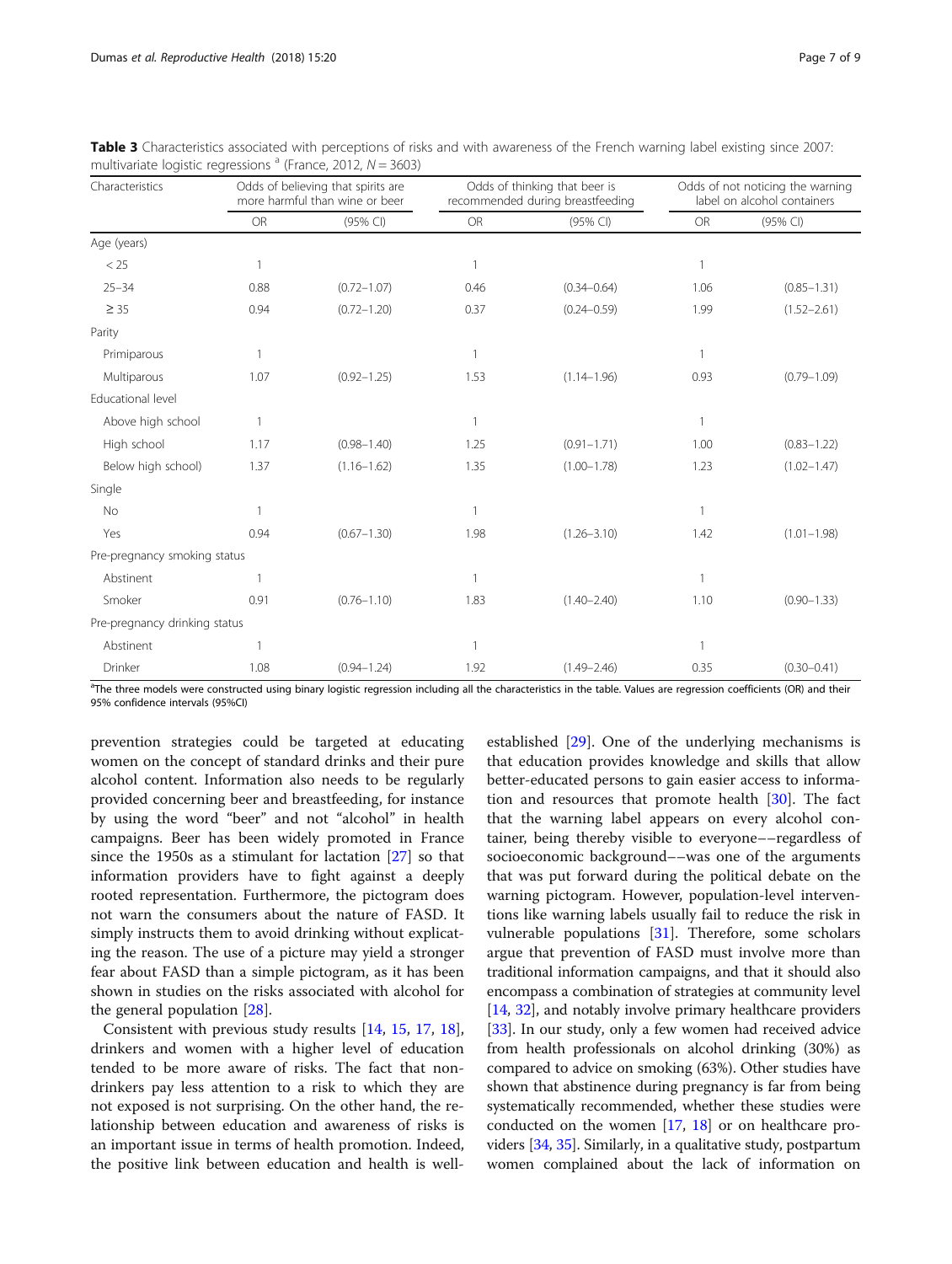<span id="page-7-0"></span>"safe" level of alcohol during breastfeeding [[20](#page-8-0)]. Several studies have shown that women consider their healthcare professionals as a reliable source of information [\[33,](#page-8-0) [36](#page-8-0)], and that the inconsistency between the official recommendation (abstinence) and the recommendation given by their doctor (moderation) confused women and influenced their decision to drink [\[33\]](#page-8-0). Hence, healthcare professionals may need to be included in a prevention strategy. However, early prevention strategies should take into account that many women may consume alcohol before they become aware of their pregnancy because of the high rate of unplanned pregnancy. About 20% of births are unplanned in France [\[37](#page-8-0)], with a risk of exposure to alcohol during the early development of the embryo.

Several limitations must be considered. Data were collected in 2012, five years after the implementation of the warning label policy and cannot provide an analysis of the impact of the warning label policy in a before-after design. Agreement with a recommendation of abstinence during pregnancy and breastfeeding may have been overstated because of a social desirability bias. Recall bias regarding information provided by health professionals is also likely. In addition, pregnant women under 18 years of age were not interviewed and knowledge and perceptions of risks may be different in this population.

## Conclusions

We show that five years after alcohol warning labels were introduced a large proportion of women believe that beer or wine are less dangerous than spirits, despite the fact that the warning label appears on every type of alcohol container, including wine and beer. Thus, the French warning label may not be effective in promoting complete abstinence because understanding of the concept of a 'standard drink' remains low. Further investigation of the efficiency of different communication strategies and evaluation of the efficacy of communication efforts is needed.

#### Abbreviations

FASD: Foetal alcohol spectrum disorders

#### Acknowledgements

The French national perinatal survey used for the sampling method of the study is produced by the French Ministry of Health, the Department of Research, Studies, Evaluation and Statistics (DREES) and the French National Institute of Health and Medical Research (INSERM). Data were provided by the ADISP-CMH (Data Archives of Public Statistics - Maurice Halbwachs Centre).

#### Funding

This work was supported by the French Ministry of Health ("Ministère des Affaires sociales et de la Santé").

#### Availability of data and materials

The datasets used and/or analysed during the current study are available from the corresponding author on reasonable request.

#### Authors' contributions

AD and LSD conceived the research. AD analysed the data. AD wrote the first draft of the manuscript. AD, ST, CH and LSD contributed to the

interpretation of the data and completed critical revisions. All authors had full access to all of the data in the study and can take responsibility for the integrity of the data and the accuracy of the data analysis. All authors approved the final draft. AD is the guarantor.

#### Ethics approval and consent to participate

Informed consent was obtained from all individual participants included in the study. Appropriate authorization was obtained for the study (CNIL n° 305,971). All procedures performed in studies involving human participants were in accordance with the ethical standards of the institutional and/or national research committee and with the 1964 Helsinki declaration and its later amendments or comparable ethical standards.

#### Consent for publication

Not applicable.

#### Competing interests

The authors declare that they have no competing interests.

#### Publisher's Note

Springer Nature remains neutral with regard to jurisdictional claims in published maps and institutional affiliations.

#### Author details

<sup>1</sup>Centre for Research in Epidemiology and Population Health (CESP), INSERM U1018, 94800 Villejuif, France. <sup>2</sup>Institut Gustave Roussy, 94800 Villejuif, France.<br><sup>3</sup>Université Paris-Sud. 91400 Orsay, France. <sup>4</sup>Université Paris Descartes. Université Paris-Sud, 91400 Orsay, France. <sup>4</sup>Université Paris Descartes Sorbonne Paris Cité, 75006 Paris, France. <sup>5</sup>Centre de Recherche Médecine, Sciences, Santé, Santé Mentale et Société (CERMES3), UMR CNRS 8211, INSERM U988, EHESS, 75006 Paris, France.

#### Received: 20 July 2017 Accepted: 26 January 2018 Published online: 02 February 2018

#### References

- 1. Sokol RJ, Delaney-Black V, Nordstrom B. Fetal alcohol spectrum disorder. JAMA. 2003;290:2996–9.
- 2. Patra J, Bakker R, Irving H, Jaddoe VW, Malini S, Rehm J. Dose-response relationship between alcohol consumption before and during pregnancy and the risks of low birthweight, preterm birth and small for gestational age (SGA)-a systematic review and meta-analyses. BJOG. 2011;118:1411–21.
- 3. Henderson J, Kesmodel U, Gray R. Systematic review of the fetal effects of prenatal binge-drinking. J Epidemiol Community Health. 2007;61:1069–73.
- 4. Henderson J, Gray R, Brocklehurst P. Systematic review of effects of lowmoderate prenatal alcohol exposure on pregnancy outcome. BJOG. 2007; 114:243–52.
- 5. Mamluk L, Edwards HB, Savovic J, Leach V, Jones T, Moore THM, Ijaz S, Lewis SJ, Donovan JL, Lawlor D, et al. Low alcohol consumption and pregnancy and childhood outcomes: time to change guidelines indicating apparently 'safe' levels of alcohol during pregnancy? A systematic review and meta-analyses. BMJ Open. 2017;7:e015410.
- 6. Little RE, Anderson KW, Ervin CH, Worthington-Roberts B, Clarren SK. Maternal alcohol use during breast-feeding and infant mental and motor development at one year. N Engl J Med. 1989;321:425–30.
- 7. Mennella JA. Infants' suckling responses to the flavor of alcohol in mothers' milk. Alcohol Clin Exp Res. 1997;21:581–5.
- 8. American Academy of Pediatrics Committee on D. Transfer of drugs and other chemicals into human milk. Pediatrics. 2001;108:776–89.
- 9. Little RE, Northstone K, Golding J, Team AS. Alcohol, breastfeeding, and development at 18 months. Pediatrics. 2002;109:E72.
- 10. Mennella JA. Regulation of milk intake after exposure to alcohol in mothers' milk. Alcohol Clin Exp Res. 2001;25:590–3.
- 11. Health Warning Labels [\[http://ec.europa.eu/chafea/projects/database/fileref/](http://ec.europa.eu/chafea/projects/database/fileref/20081205_oth-03_en_ps_health_warnings_and_responsibility_messages_on_alcoholic_beverages.pdf) [20081205\\_oth-03\\_en\\_ps\\_health\\_warnings\\_and\\_responsibility\\_messages\\_](http://ec.europa.eu/chafea/projects/database/fileref/20081205_oth-03_en_ps_health_warnings_and_responsibility_messages_on_alcoholic_beverages.pdf) [on\\_alcoholic\\_beverages.pdf](http://ec.europa.eu/chafea/projects/database/fileref/20081205_oth-03_en_ps_health_warnings_and_responsibility_messages_on_alcoholic_beverages.pdf)]. Accessed 30 Jan 2018.
- 12. Skagerstrom J, Chang G, Nilsen P. Predictors of drinking during pregnancy: a systematic review. J Women's Health (Larchmt). 2011;20:901–13.
- 13. Little RE, Grathwohl HL, Streissguth AP, McIntyre C. Public awareness and knowledge about the risks of drinking during pregnancy in Multnomah County, Oregon. Am J Public Health. 1981;71:312–4.